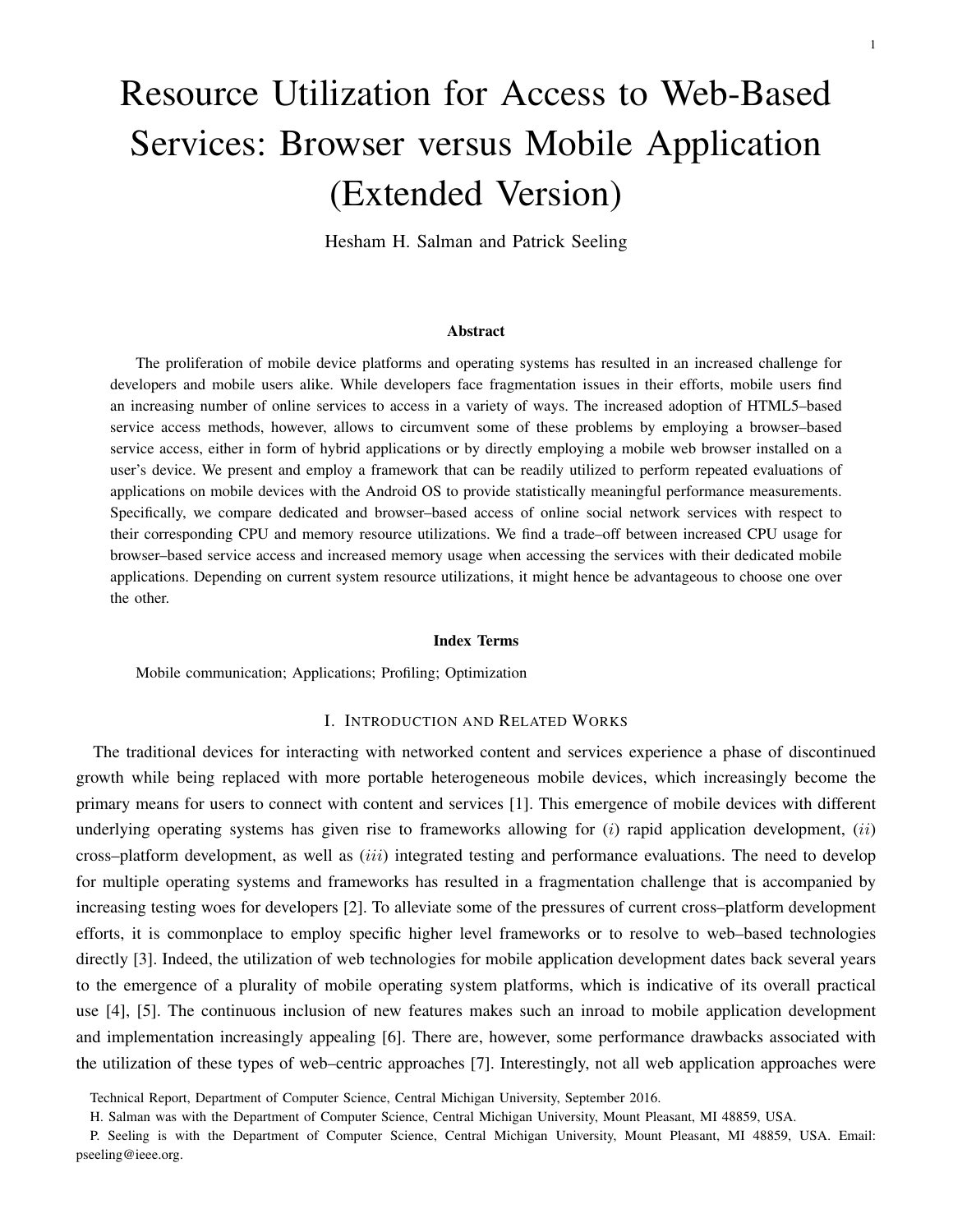found to exhibit a performance decrease, especially when considering networked data [8]. The result is an ongoing debate about the advantages and disadvantages of web–based or hybrid mobile applications in comparison to their dedicated native counterparts [9].

While dedicated applications require initial downloads and installations on a mobile device, hybrid and entirely web–based applications can be executed by employing a typically pre–installed available (dedicated) browser view. These latter approaches generally employ commonplace HTML5 feature sets to access a specific application's underlying web–based service and can employ a regular browser. We note, however, that an evaluation of user experiences is out of scope of this paper. Increasingly, benchmarking of these different applications is desired to provide guidelines for development and adherence to minimum performance requirements, especially for user–facing applications [10]. Without loss of generality, we focus on the Android OS with Chrome as exemplary browser, for which we provide three–fold contributions, namely  $(i)$  we describe an overall measurement framework that allows the detailed capture of mobile application activities with respect to the usage of CPU and memory resources, (ii) we describe how this framework can be utilized to perform controlled repeatable experimentation on mobile devices or emulators, and *(iii)* we employ the framework to perform performance comparison measurements for dedicated native application and browser–based mobile service access. Specifically, we focus on the repeatability of experimentation to allow for more meaningful real–world test results that are not just anecdotally, but also statistically relevant.

The initial evaluation of an Android application is enabled within the default development environment [11], which includes general memory profiling tools. A method previously used by *ProfileDroid* [12] and Microsoft researchers [13] involved compiling an Android native version of the tcpdump utility and its libpcap library to evaluate network activity. Other approaches to uncover execution path errors rely on high–level GUI analysis [14]– [18], often including abilities that allow for the recording and subsequent replay of user interactions. For testing purposes, the *Monkey* tool sends random event streams to an application [19] and can be regarded as a first approach to application stability testing. Multiple frameworks allow for scripting of event streams, such as *MonkeyRunner* [20] and *Robotium* [21]. Example solutions that record touch events are *VALERA* [22] and Android *RERAN* [23], which can also be turned into event streams. A more detailed discussion of these different approaches is beyond the scope here due to space constraints. Continuing the trajectories provided by these prior efforts, our framework aims to provide repeatable, automated executions of targeted actions on Android devices in order to be able to reproduce errors and provide a detailed log of an application's performance in general.

In the remainder of this paper, we initially present our framework in greater detail in Section II. We continue by employing our framework in a comparative performance evaluation between native application and browser–based mobile service access for the two popular social networks *Facebook* and *Twitter* before we conclude in Section IV.

# II. ANDROID APPLICATION PROFILING FRAMEWORK

This section details our Android application profiling framework, with replay capabilities based on a heavily modified version of the original Android *RERAN* [23]. Additional automation of the framework is enabled by scripting its usage, which is comprised of multiple steps for recording, termination, data acquisition, data cleaning, data processing, and data visualization. These individual tasks each have several subtasks associated with them, as illustrated in the overall flow for the developed framework in Figure 1. The framework operates by capturing the output of the getevent shell utility, which captures all system events sent to /dev/input/event\*. The output of the getevent tool is redirected to a trace file that is subsequently translated by the library's translation module. The translated events are now able to be sent to the device through the sendevent utility. The recorded events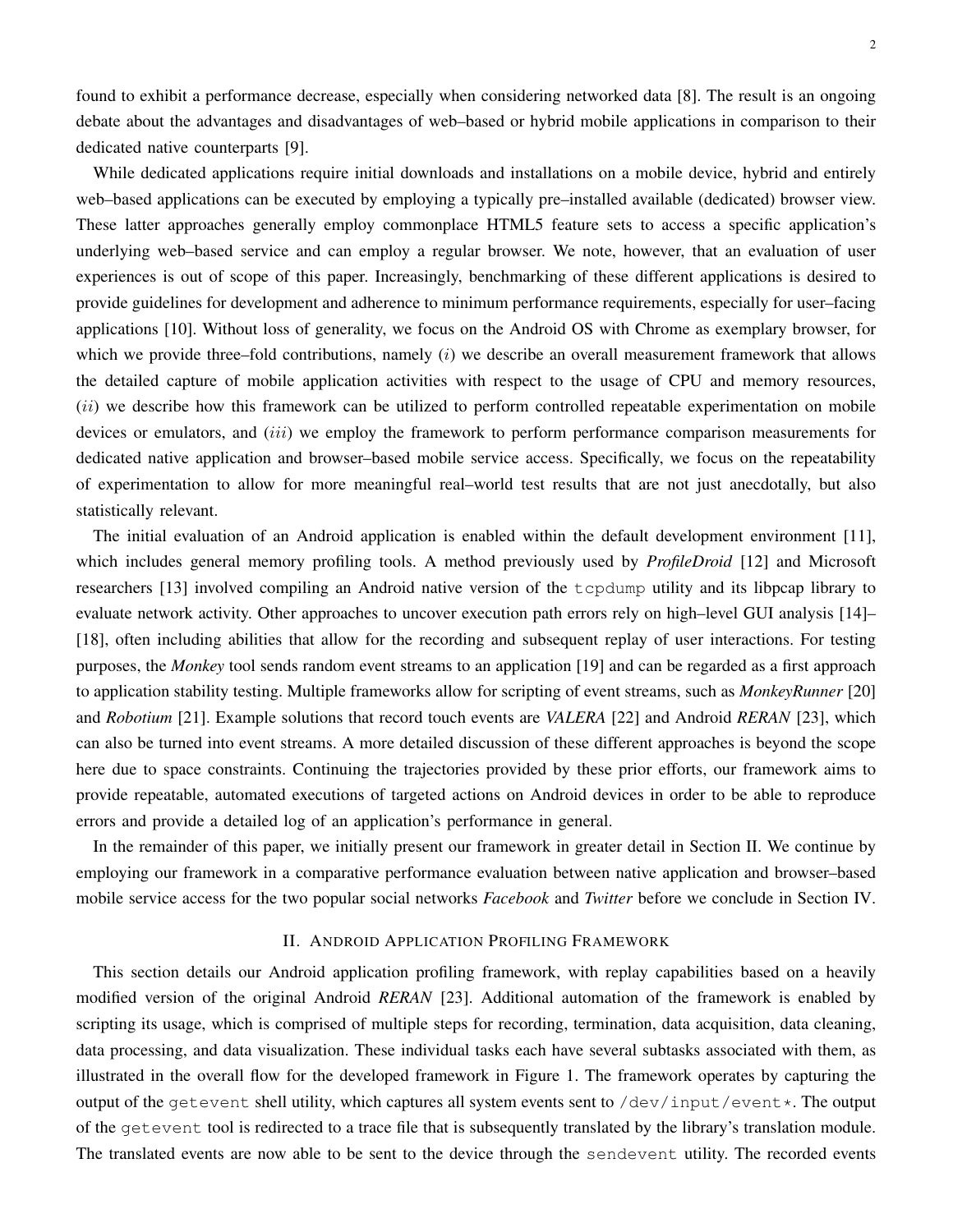

Fig. 1: Flow diagram for generating a single recording trace using the developed framework.

are subsequently executed by the frameworks's replay module on a device. With the ability of repeated executions, several performance measurements are captured to evaluate an application's characteristic resource utilizations in a statistically meaningful manner.

# *A. Event and Resource Utilization Captures*

We initially describe the capturing of the detailed resource utilizations, namely tracking  $(i)$  interactions,  $(ii)$  CPU and memory utilizations,  $(iii)$  network packets, and  $(iv)$  visual screen content.

*1) Tracking (Interaction) Events:* The framework's dedicated getevent utility reads in data from the system– wide event stream provided by the Android OS. The specific subset of the data to be read is device-specific. On the 2012 Nexus 7 mobile device, for example, the touch screen events are accessible from the event0 stream, but on an HTC Desire mobile phone, the touchscreen events are available from the event 2 stream. Each device interface is added to the captured event trace file in the order by which they are registered to the actual device. We provide an overview for the output in following example Listing 1. The framework has the capability of tracking all

|  | Listing 1: A sampling of an event log. |  |  |
|--|----------------------------------------|--|--|
|  |                                        |  |  |

|   | name: | "lid_input"   | add device 1: /dev/input/event1                      |  |          |  |
|---|-------|---------------|------------------------------------------------------|--|----------|--|
|   |       |               |                                                      |  |          |  |
|   |       |               | add device 2: /dev/input/event0                      |  |          |  |
|   | name: |               | "elan-touchscreen"                                   |  |          |  |
|   |       |               | add device 3: /dev/input/event2                      |  |          |  |
|   | name: | "gpio-keys"   |                                                      |  |          |  |
| ſ |       |               | 27010.899330] / dev/input/event0: 0003 0039 000000f6 |  |          |  |
|   |       |               | 27010.899531] /dev/input/event0: 0003 0030 00000009  |  |          |  |
|   |       |               | 27010.899686] / dev/input/event0: 0003 003a 00000027 |  |          |  |
| ſ |       |               | 27010.899839] /dev/input/event0: 0003 0035 000000ab  |  |          |  |
|   |       | 27010.9001761 | /dev/input/event0: 0003 0036 00000787                |  |          |  |
| ſ |       | 27010.9003841 | $/$ dev/input/event0: 0000 0000                      |  | 00000000 |  |
| ſ |       | 27010.9675071 | /dev/input/event0: 0003 0039 ffffffff                |  |          |  |
| ſ |       | 27010.9677421 | /dev/input/event0: 0000 0000 00000000                |  |          |  |
|   |       |               |                                                      |  |          |  |
|   |       |               |                                                      |  |          |  |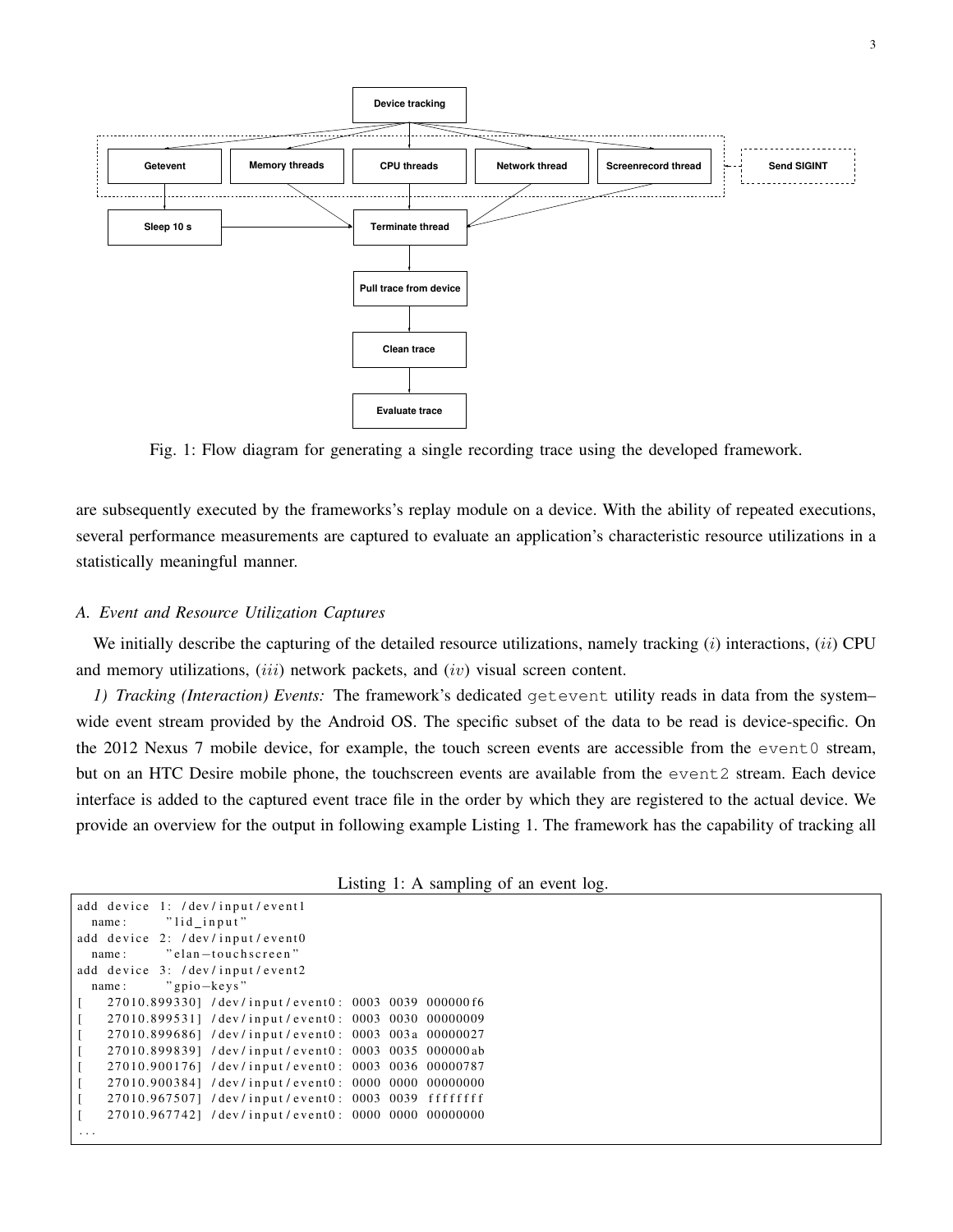publicly accessible event streams, but for the purposes of this contribution, we limit the evaluations to touchscreen event streams. (We note that some event streams are secured, i.e., are not publicly accessible and require higher privileges, such as the GPS event reporting.) An additional challenge is presented by the need for fine–grained timing information that has to be included into the trace together with events. Android reports event times using the monotonic system clock. In order to synchronize these times with real human–readable times, a submodule was introduced to synchronize the monotonic and real–time clocks. These system–level events are all tracked by the getevent utility as in Listing 2, which is executed in a single thread spawned by the framework's main thread.

*2) Tracking CPU and Memory:* Different metrics are available to measure the amount of memory an application uses at any given time: Virtual Set Size (VSS), Proportional Set Size (PSS), Unique Set Size (USS), and Resident Set Size (RSS) are all memory–related metrics that are accessible for performance evaluation purposes [24]–[26]. We illustrate the overall memory space as example in Figure 2. The different types of memory can be differentiated as follows:

VSS

The Virtual Set Size includes the total accessible address space of a process. This combines heap allocations, occupied memory in RAM, swapped memory, and the allocation of shared libraries into one. The result, however, provides very little insight into the realistic memory usage of a process, see, e.g., [26].

RSS

The Resident Set Size includes the total amount of memory held in RAM for a process. While this metric does not include swapped memory, it does include shared libraries as long as their pages are in memory. This metric cannot accurately represent memory usage for a single process, but is adequate in representing groups of processes [24], [25].

**PSS** 

The Proportional Set Size is similar to the RSS, except the amount of memory occupied by shared libraries is split proportionally among all processes that require them. For example, if there are ten processes that use Library1, the value of the shared library is split by ten and added to the values of each process that utilize it. This metric is, in turn, well suited for estimating total memory usage of an individual process, as the PSS sum for of all processes makes a fair representation of the total memory usage in the system [26].

USS

The Unique Set Size details the total private memory for a process, i.e., the memory that is completely unique to that process. Private allocations of a process are included in this measure, which indicates the incremental cost of running a process and is the value of memory that is returned to the system when that

Listing 2: An excerpt from the track device module showcasing the activities of the getevent thread.

```
get event_{th read} = fork();if (getevent_thread == 0) {
 / / G etE v e nt T h re a d
 int f d = open("recordedEvents", O_RDWR|O_CREAT, S_RUSR|S_WWUR);dup2 ( fd, 1);dup2 ( fd, 2);close(fd);execlp ("getevent", "getevent", "-tt", NULL);
```
 $\}$  else {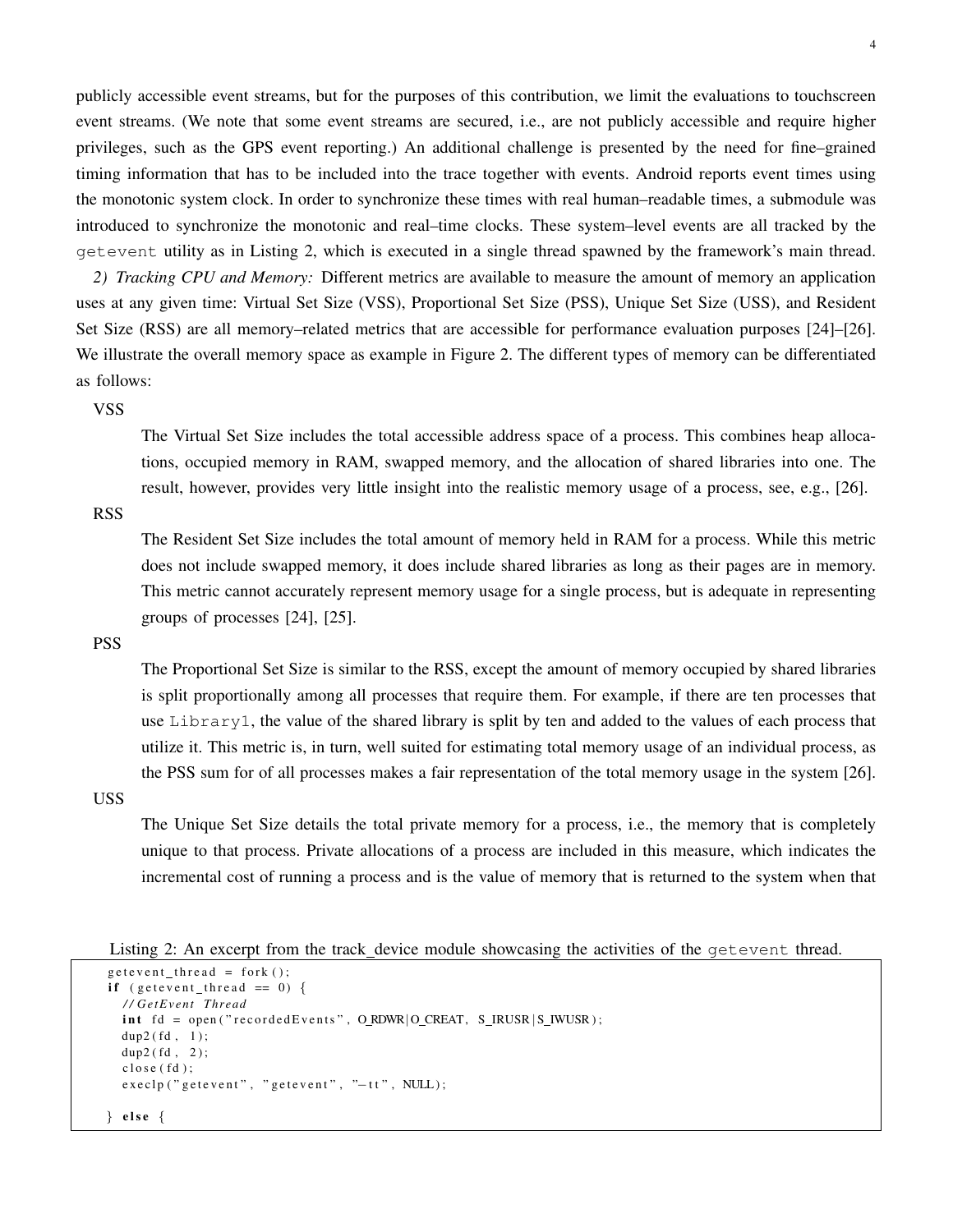

Fig. 2: Exemplary outline of memory space occupied by a process.

process is killed [26].

We chose to rely on the PSS for the reporting of a process' memory utilization, as it represents a fair view on the required memory without skewing the overall system resource utilizations. Tracking the memory and CPU usage of the target application as well as all applications on the system as a whole is performed by analyzing the system dumpsys utility's logs on memory and CPU. This utility reports on a number of system services, including sdcard reads/writes and battery usage statistics, which can be used to extend the presented framework further in the future. The utility was employed to continuously report on memory and CPU, outputting detailed usage statistics (including the more realistic PSS), resulting in a plain-text format trace file. The CPU reporting is performed in one dedicated thread, whereas the memory reporting is performed by four threads that are offset by a slightly varying time interval to increase granularity.

*3) Tracking Network Information:* Tracking network statistics of the device was performed by utilizing the tcpdump utility [27] for demonstrative purposes only, as the on–device resource utilization comparison is the focus of this contribution. Nevertheless, the included tcpdump framework module is capable of tracking all network activities on WiFi, Bluetooth, and cellular network (Edge, 3G, HSPA+, LTE, etc.) interfaces. The tcpdump utility is executed in its own thread, and its output is redirected to a Packet CAPture (PCAP) file, which is a universally supported file format for packet–level traces. An additionally integrated pcapfix utility [28] is employed subsequently to repair any possible damage or incomplete information in the PCAP file. The network tracking is performed in a separate subprocess and due to system privileges, the network monitoring requires root privileges.

*4) Recording Video:* In order to verify the correct replay of the event traces, a video capture of the playout of an event trace is performed. The video capture serves enable a visual verification for the execution of the replayed events. We note that periodic screenshots could be employed in place of video recording. Periodic screenshots, however, are memory intensive and result in additional gaps in between the user events. (The reason periodic screenshots are more memory intensive is because each call to the screencapture utility spawns a new thread that must complete its execution before saving the screenshot.) The screenrecord utility is executed in a single thread that saves the video as an mp4 using the system's default encoding parameters.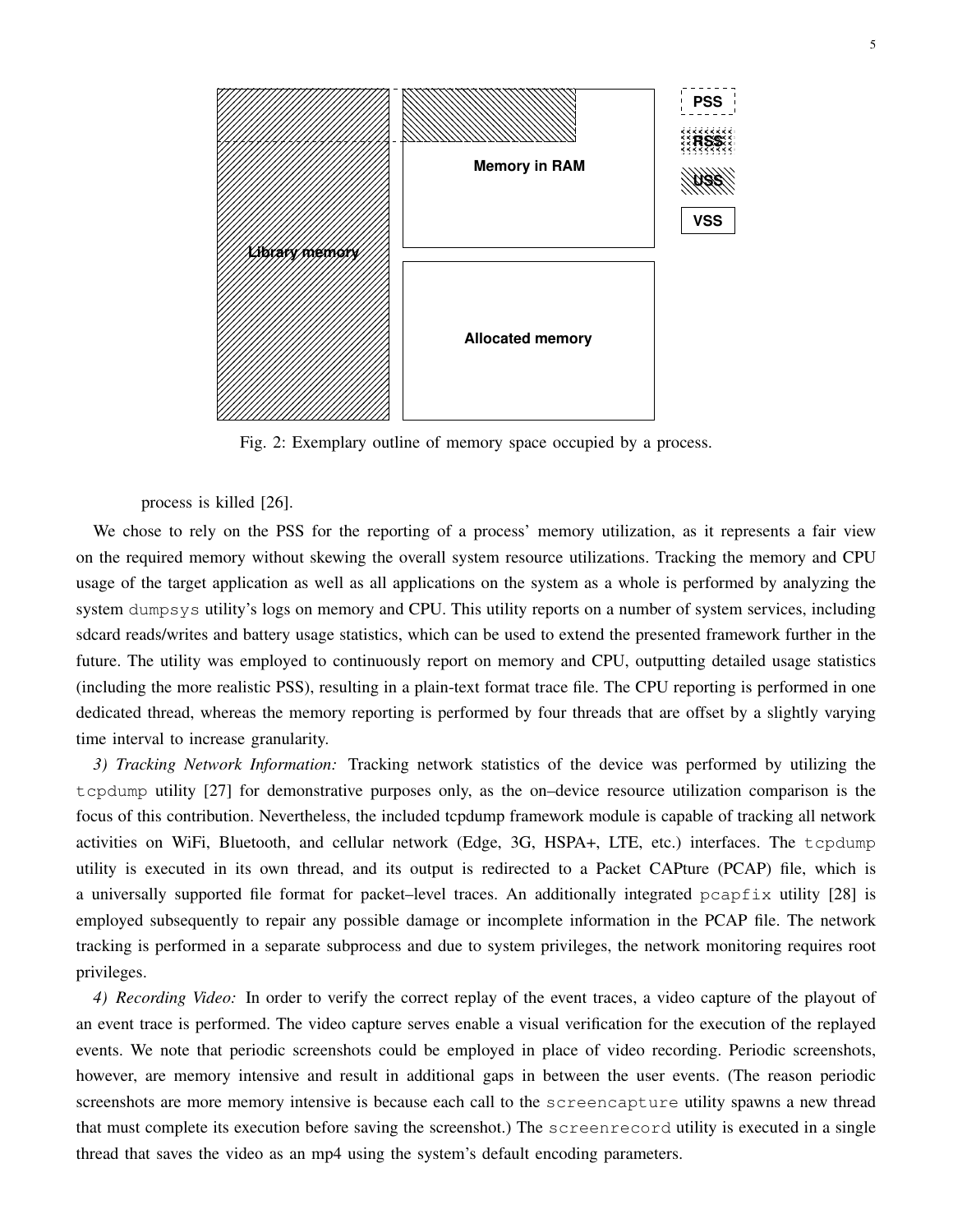```
/ / Main T h re a d
c puinfo_thread = fork ();
if ( cpuinfo_thread == 0) {
  / / CPUInfo t h r e a d
  int f d = open("cpuinfo.dat", O_RDWR|O_CREAT, S_RUSR|S_WWSR);dup2 ( fd, 1);dup2 ( fd, 2);close(fd);while (!got\_sigterm) {
    / * me a s u re human−r e a d a bl e ti m e * /
    clock gettime (CLOCK REALTIME, &real time);
    long \ sec = mono. tv\_sec;long nsec = mono.tv_nsec;
    char time\_output [255];
    struct tm *nowtm;
    char tm buf [64], buf [64];
    nowtm = loc \, \text{altime}(\& \text{real time}, \text{tv} \text{ sec});strftime (tmbuf, size of tmbuf, "%Y-%m-%d %H:%M:%S", nowtm);
    snprintf (buf, size of buf, "%s.%061d.%ld", tmbuf, real_time.tv_nsec,
              real_time . tv\_sec );
    printf (\sqrt[10]{6}s \n", buf);
    char *command = "dumpsys_cpuinfo";
    char line [256];
    FILE * fpipe;
    if ( !( fpipe = (FILE *) popen (command, "r")) ) exit (1);
    while (fgets( line, size of line, f pipe)) {
      puts (line);
    }
    p c l o s e ( f p i p e );
    s leep (1);
  }
```
#### *B. Event Replays*

While original Android *RERAN* library is the basis of this framework, Android *RERAN* itself has not been updated since the Android OS version 2.3. The Android OS event reporting format since then has changed from its original format and the library no would be usable for devices that employ newer versions of the Android OS. The translation protocol was updated to parse the new event format introduced in Android 4.0, whereas the replay module was updated to repair an open file descriptor leak and introduce time–dilation (i.e., individual actions are spaced out slightly further apart to accommodate for resource fluctuations). The translation protocol manages to parse the new format using a series of regular expressions. An additional improvement to the library was increased automation. Many formerly individual steps were combined into one: recording, cleaning, translation, pushing, and replaying all now are a single procedure within our revised framework. The replay automation script takes an event trace file as an argument and performs all required actions on the file: sh replay.sh /path/to/events.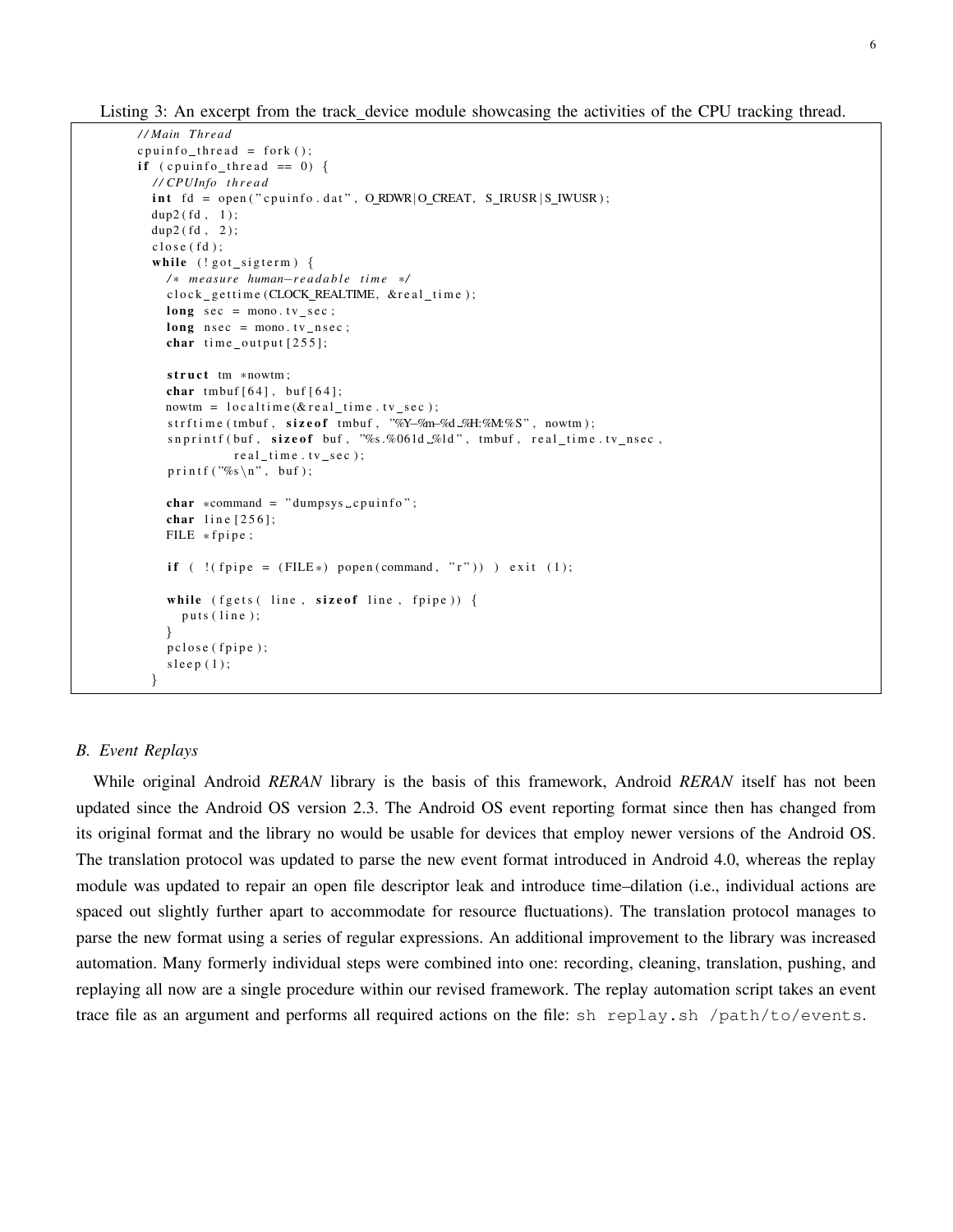Listing 4: An excerpt from the track device module showcasing the activities of the tcpdump thread.

```
if (tc p d um p _ th r e a d == 0 ) {
  / * TCPDump t h r e a d * /
  char filename [255]; \frac{1}{255} = max filename size
  long sec = mono. tv\_sec;long\_nsec = mono.tv\_nsec;snprintf (filename, sizeof (filename), "%s_%lu.%lu.pcap", timestr, sec, nsec);
  int f d = open ( filename, O_RDWR)O_CREAT, S_RWSSR);
  dup2 ( fd, 1);dup2 (fd, 2);
  close(fd);e x e c l p ( " / d a t a / l o c a l / tcpdump", " / d a t a / l o c a l / tcpdump", "-i", "any", "-p",
          "-s", "0", "-w", filename, NULL);
}
```
Listing 5: An excerpt from the track device module showcasing the activities of the screenrecord thread

```
/ / Main Thead
screen record_{thread} = fork();if (screenrecord_thread == 0) {
  / / S c r e e n r e c o r d t h r e a d
  execlp (" screenrecord", " screenrecord",
          "/data/local/videos/capture.mp4", NULL);
```


Fig. 3: User flow in the original Android *RERAN* framework.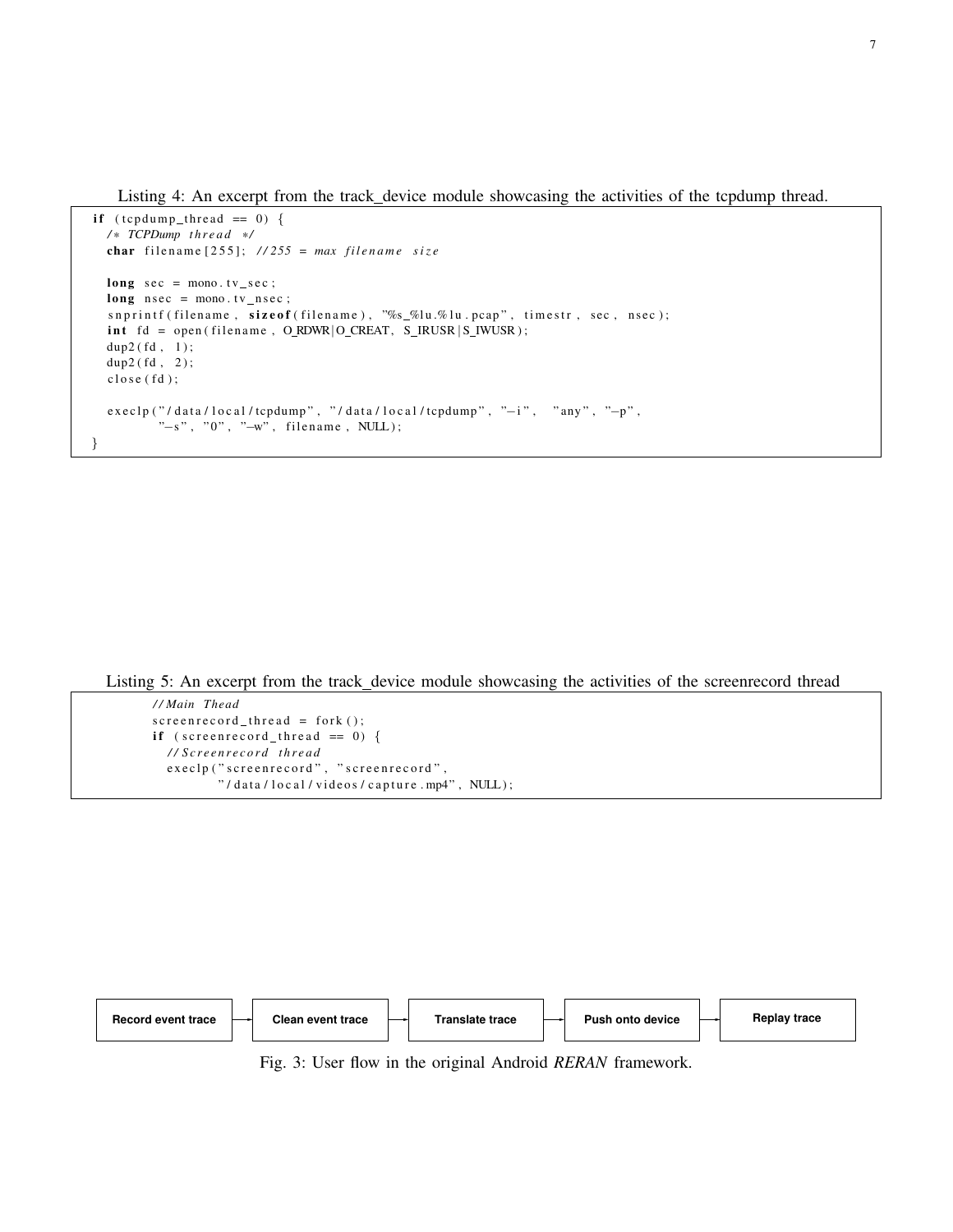# III. PERFORMANCE EVALUATION OF SERVICE ACCESS THROUGH NATIVE MOBILE APPLICATIONS AND MOBILE WEB

In this section, we describe the application of the developed framework to compare the on–device resource utilization performances of two native applications with Chrome browser–based service access based on several repetitions to derive meaningful insights. We note that Chrome is also becoming a common webview supplier within the Android OS and selected to demonstrate ideas here, with results potentially different for other browsers. An in–depth comparison of different browsers, however, is out of scope here.

#### *A. Experimental Setup*

For the purpose of our experimental study, the resource effects of the task of launching and logging into two common social network services (*Twitter* and *Facebook*) were measured and evaluated. The tasks for both service access methods, whether via the *Chrome* browser or the services' dedicated mobile application, consist of the following steps:

- 1) Boot the application (Chrome, Twitter application, or Facebook application)
- 2) Provide user name and password (login)
- 3) Wait for assets to load

In addition, an initial neutral state for the device was defined as that of all user–initiated processes being shut–down.

The actions for each of the above steps were to be user–input on a real device while being connected to the host computer. Once the actions were initially recorded, the actions required to reset the respective application back to its neutral state were recorded and stored in the same manner. The experiment then used these recorded events to automate 50 experimental data gathering executions of the actions required for the steps comprising the task of logging into a social network and viewing the result. Similarly, the steps required to return the applications to their neutral state were played out between each experimental data gathering run.

Due to the nature of the underlying framework, actions are replayed without context. Outside factors, such as network speed and variability of loading times, can influence the accuracy of a replayed event. In order to mitigate this, a 10 second sleep operation was placed at the tail end of the recorded trace finishing execution, as well as deliberately slowing input when recording the initial user–trace.

While all details of memory and process resource utilizations can be obtained, a logic grouping with respect to those processes that are non–targeted is required to maintain the ability of general oversight. (We note that we capture the detailed process information on a finer granularity, but employing the individual detailed performance measures for evaluations here is prohibitive for clarity of presentation purposes.) Memory groups are defined through the system default mappings, namely (i) *native* C/C++ executables, (ii) background *services* (including system services), *(iii)* applications with *cached* data or cached themselves, *(iv)* applications *visible* to the user, *(v) foreground* processes and subprocesses the user interacts with, and (*vi*) *persistent* processes. They can generally be described as:

Native

The Native group contains all running C/C++ executables. Big contributors to this group include the mediaserver, surfaceflinger, and tcpdump. Many of the components of the framework operate in this group, such as the screenrecord component and the network monitoring component.

Services

This group contains all background services. The system/system server thread is grouped here because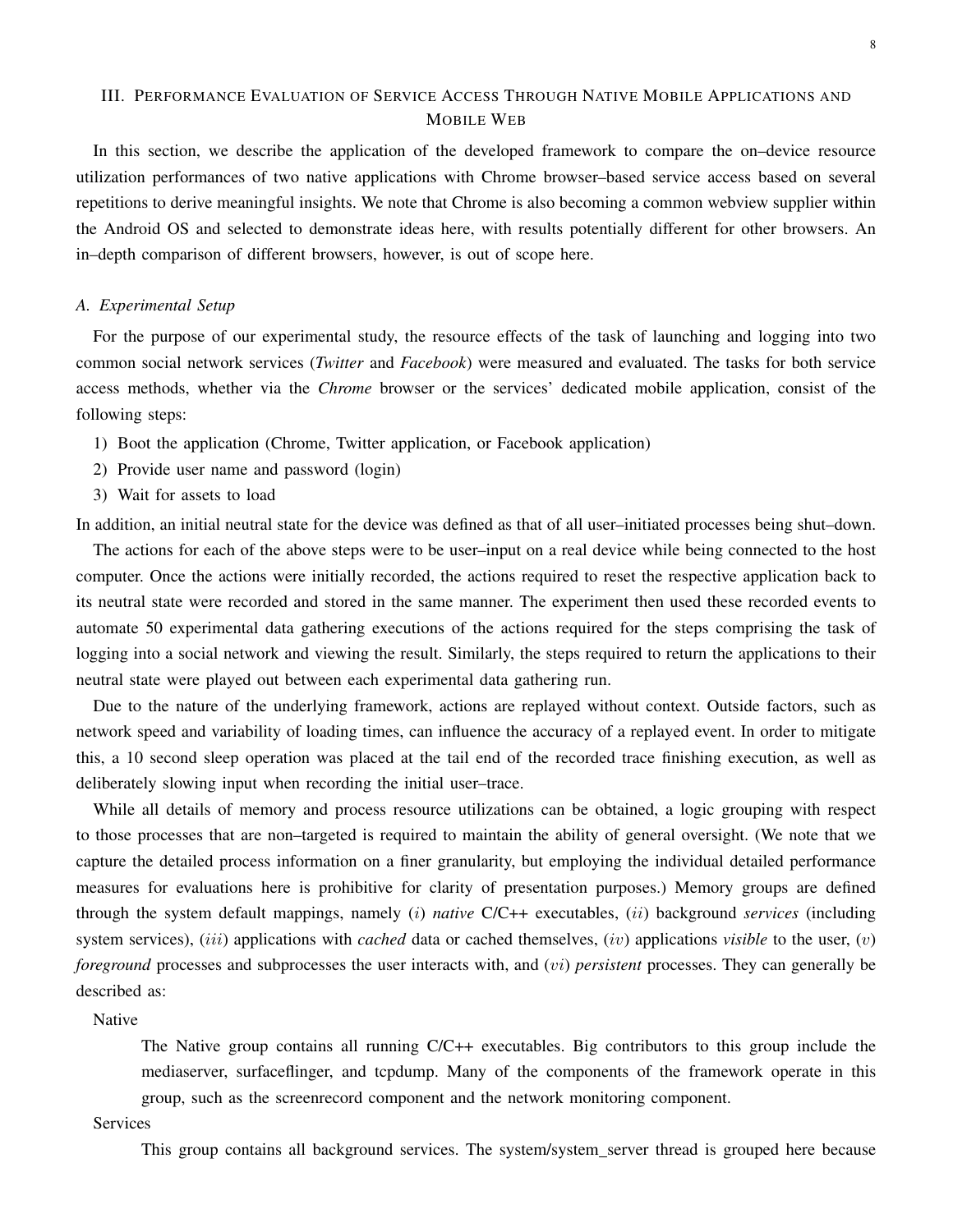

Fig. 4: Network Activity, Experimental Run 1

it includes all native system services. The system/system server thread is not only used by a number of applications that offload services to the background, but is also used by our framework in accessing the system logs for monitoring CPU and Memory activity.

# Cached

Applications with cached data and applications being cached in memory belong into this group. For example, the Google productivity suite software fits into this group and recently closed applications have their states saved in cached memory for quicker relaunch.

Visible

These are applications and processes that are visible to the user, such as the keyboard input, and the Google quick-search box.

# Foreground

This group usually contains a listing of the primary process (and its subprocesses) that the user interacts with. It also includes the Android Launcher and essential Google Mobile Services.

# Persistent

These are processes that are persistently running. These include the Android system user interface, the telephone functionality, and near field communications, for example.

Native services those implemented in the Android OS as C protocols and rolled into the system server are impossible to associate with an application. The developed framework also includes components that operate on the system server, which further complicates associating specific off-loaded operations.

Analysis of the network activity of web and native applications was inconclusive because there was too much noise. The network sensors picked up *all* network activity: bluetooth, https, and http requests from all applications and services. Future work will focus on the filtering of network data, with particular attention to the methods used in previous studies [12]. We employ this specific mapping in the following comparison of resource utilizations between the different service access means.

# *B. Facebook*

The Facebook mobile application and web–based service access were studied employing 50 replays of logging into the service. Initially, we consider the CPU resource utilization for both access methods, illustrated in Figure 5.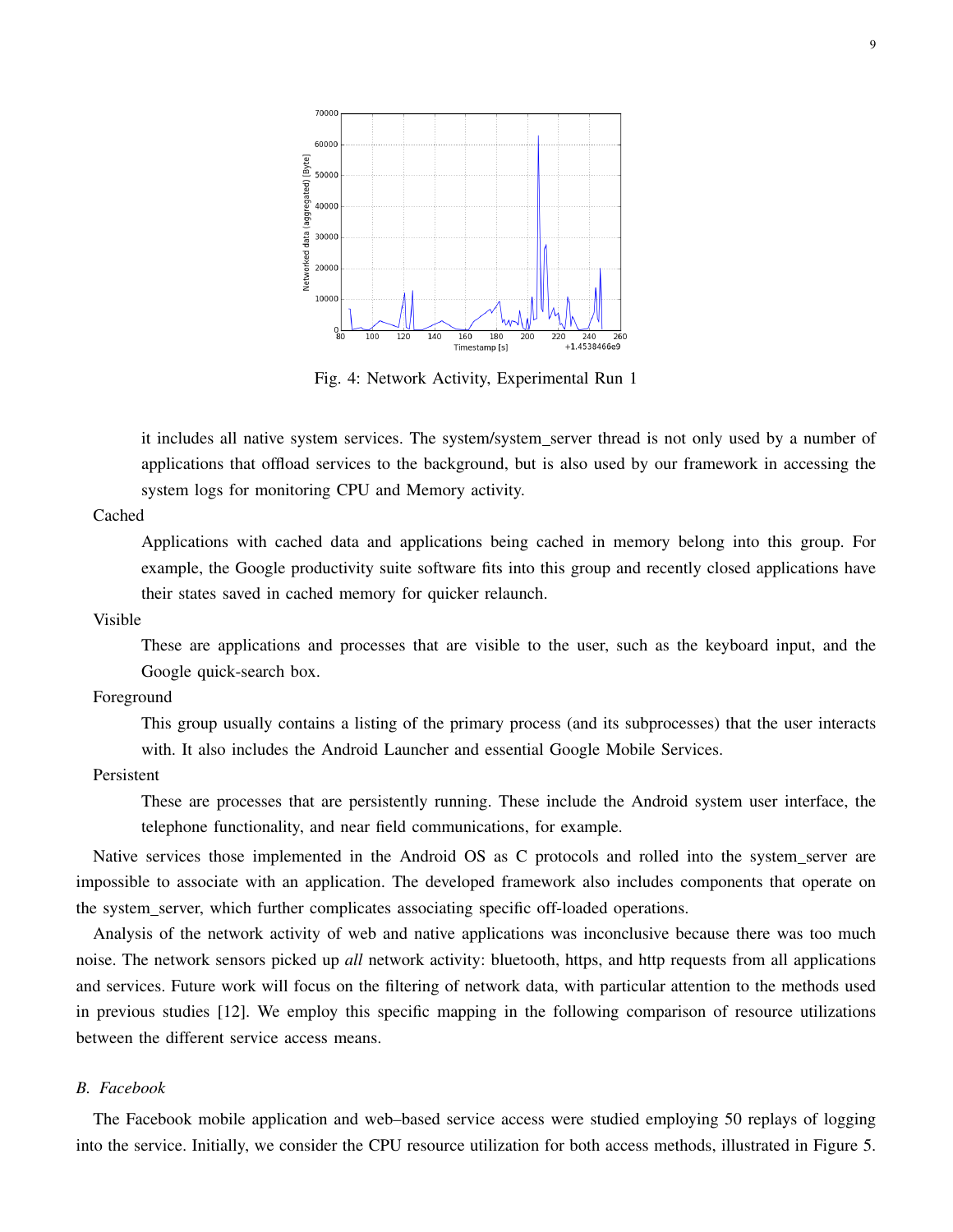

Fig. 5: Overview of CPU usage averages and 95% Confidence Intervals for 50 experimental runs (left) and exemplary individual run with processes involved (right) for mobile application and browser–based service access to Facebook. The device employed had 2 CPU cores for a maximum of 200% CPU utilization.

We note for the mobile application a small increase in the average CPU utilization, followed by a period of low usage, which is trailed by a period of heightened activity. The prolonged period of CPU inactivity for the Facebook application, in the range of 20–45% of the trace, coincides with user input being entered into the system. The activity of the target process can be broken down between its subprocesses and its main thread. By default, the Facebook application operates on a single monolithic thread that delegates small tasks to subprocesses. The browser–accessed Facebook web application consistently exhibited higher CPU usage than the native application as well as much more variability in general. The breakdown of the browser processes also exhibits significantly different characteristics in comparison to the native application. The web application employs more subprocesses than the native application, and offloads more work onto them. Overall, we note that the Facebook application exhibits a much lower CPU usage than the browser application, on average. The application would rarely spike to the 50% usage mark while the browser application even exhibits periods of multi–core utilization.

Additionally, we note for the overall stability of these results that in some time periods higher variability can be observer, especially for the browser–based service access. This increased variability in the individual executions of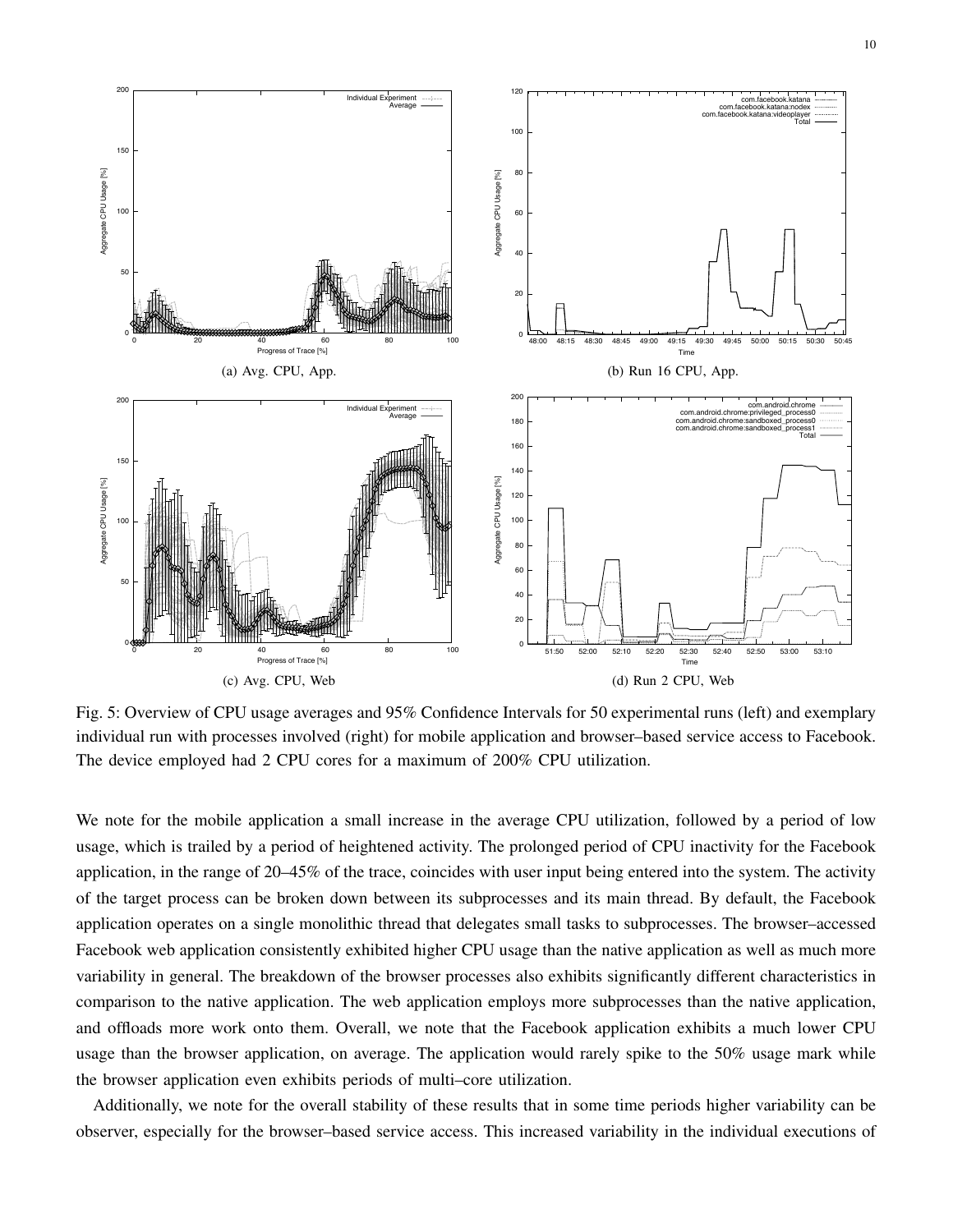

Fig. 6: Overview of memory usage averages and 95% Confidence Intervals for 50 experimental runs (left) and exemplary individual run with processes involved (right) for mobile application and browser–based service access to Facebook.

the playout can readily be attributed to the additional background activities required for the browser–based content presentation. We note, however, that the overall trends are all very similar and our framework is, in turn, able to be utilized to provide a statistically more relevant gathering of experimental results by enabling repeatability of experimentation.

We now shift the view to the memory usage of the Facebook application and browser–based service access and illustrate the averaged memory requirements and an exemplary individual experimental run in Figure 6. Initially, the Facebook application draws in enough memory to launch, about 60 MB PSS. Once the user begins logging in, the Facebook application begins caching resources, such as newsfeed images, text, and video, which is indicated by the increased memory requirements in the last third of the memory trace and additionally reflected in the increased CPU activities during that period (as illustrated in Figure 5). In memory, the Facebook service access through a browser application generally follows the same trend as the application–based accessed. In both cases, the service loads remote resources after successfully completing the user login procedure. Upon closer inspection, however, the browser–based service access requires less memory resources, although its memory usage was rising near the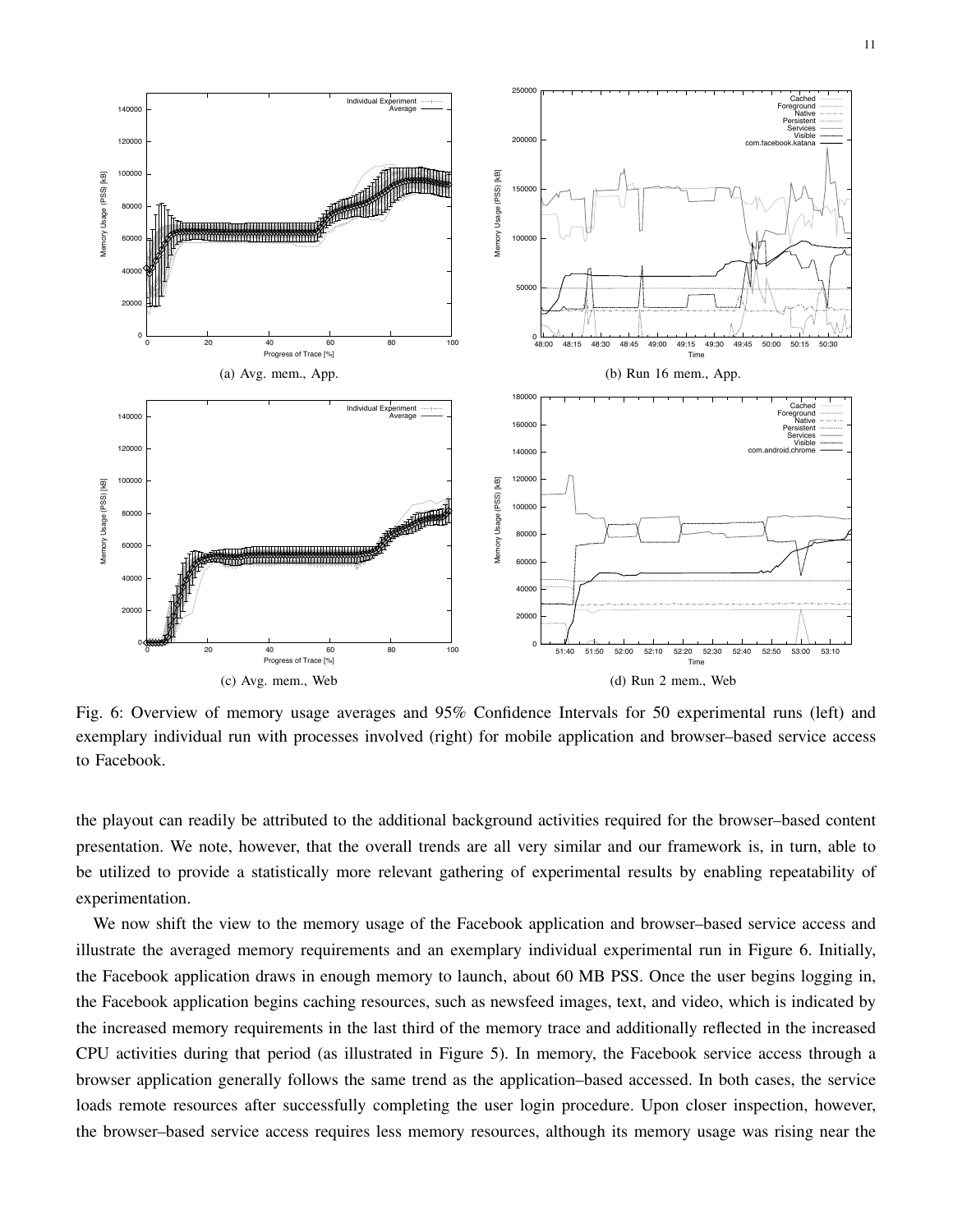end of *every* experimental run, again due to loading of remote resources.

Each individual trace can also be compared with regards to the overall Android system memory resource utilizations. When compared to the remainder of the system, the Facebook application seems to require an overall average amount of memory resources. In experiment 16's data, for example, the largest contributor to memory is constituted by the Cached process group. Further investigating the detailed contribution within a process group yields that in the case of experiment two, the largest contributors to the Cached group are the Google productivity suite applications: Slides, Docs, and Sheets. Note, however that due to the cached status, these memory utilizations have less impact on overall performance. When examining memory usage for the browser–based service access, the most notable change is that the Cached group is almost consistently exhibiting significantly lower levels of memory utilization. In this scenario, the Chrome browser is a major contributor. In the *Visible* grouping, which makes a consistently strong showing, the Google Mobile Services processes dominate the group.

# *C. Twitter*

The second social network provider service access we evaluate is based on the dedicated Twitter mobile application and the browser–based service access, with an approach similar to the Facebook one. We initially illustrate the CPU utilization for the Twitter service access in Figure 7. The Twitter application exhibits a surprisingly low and fairly consistent CPU usage level, with the increase utilization towards the end, similar to the observations made for Facebook in Figure 5. The dedicated application exhibits a consistently lower level of CPU utilization than both the mobile and web versions of Facebook. Unlike the Facebook application or the Chrome browser, the Twitter application operates as a single monolithic process, as indicated by the detailed process view for experimental run 4. The Twitter application exhibits a low and fairly consistent CPU usage level, with a slight increase towards the end. As indicated by a detailed process evaluations, the Twitter application operates a single monolithic process. In other words, the Twitter process handles all matters Twitter, except for those it hands off to the system. Similar to the Facebook browser–based service access, the overall CPU usage observed for Twitter is relatively high in the Chrome web application, but does not reach levels attained for Facebook. Observations made for the stability of results reported apply here as well, as periods of high variability are interspersed with those exhibiting narrow 95% confidence intervals.

We now shift the view to the memory resource utilization, illustrated in Figure 8. The memory usage of the Twitter application is around 40 MB, lower than for the web–based service access. The mobile application, however, begins automatic media display, which, in turn, is the cause for larger amounts of cached memory for the system's mediaserver. This amount is far lower than observed earlier for Facebook and the web–based Twitter service access. This low memory utilization, however, is at the expense of a huge amount of cached memory, which is primarily constituted by the mediaserver. Twitter, as a mobile application, automatically begins displaying images and playing any videos which may appear in the logged in user's stream and employs the built–in playout mechanisms of the Android OS. The amount of memory used in the browser–based scenario is overall fairly stable and comparable to the observations made for Facebook. Similar to the Facebook browser–based service access, we note that the Chrome browser here splits the workload among many subprocesses and distributes fairly evenly as well. The services group, however, dominated the memory usage in experimental run 4. Little more than half of the contribution to this group was due to the mediaserver, Chrome's privileged process, and surfaceflinger. Mediaserver is the system process that accesses media on-device, which implies that the Twitter application is caching Twitter images and videos, and pulling them from cached memory. Surfaceflinger servers to compose all commonly reusable UI elements in Android.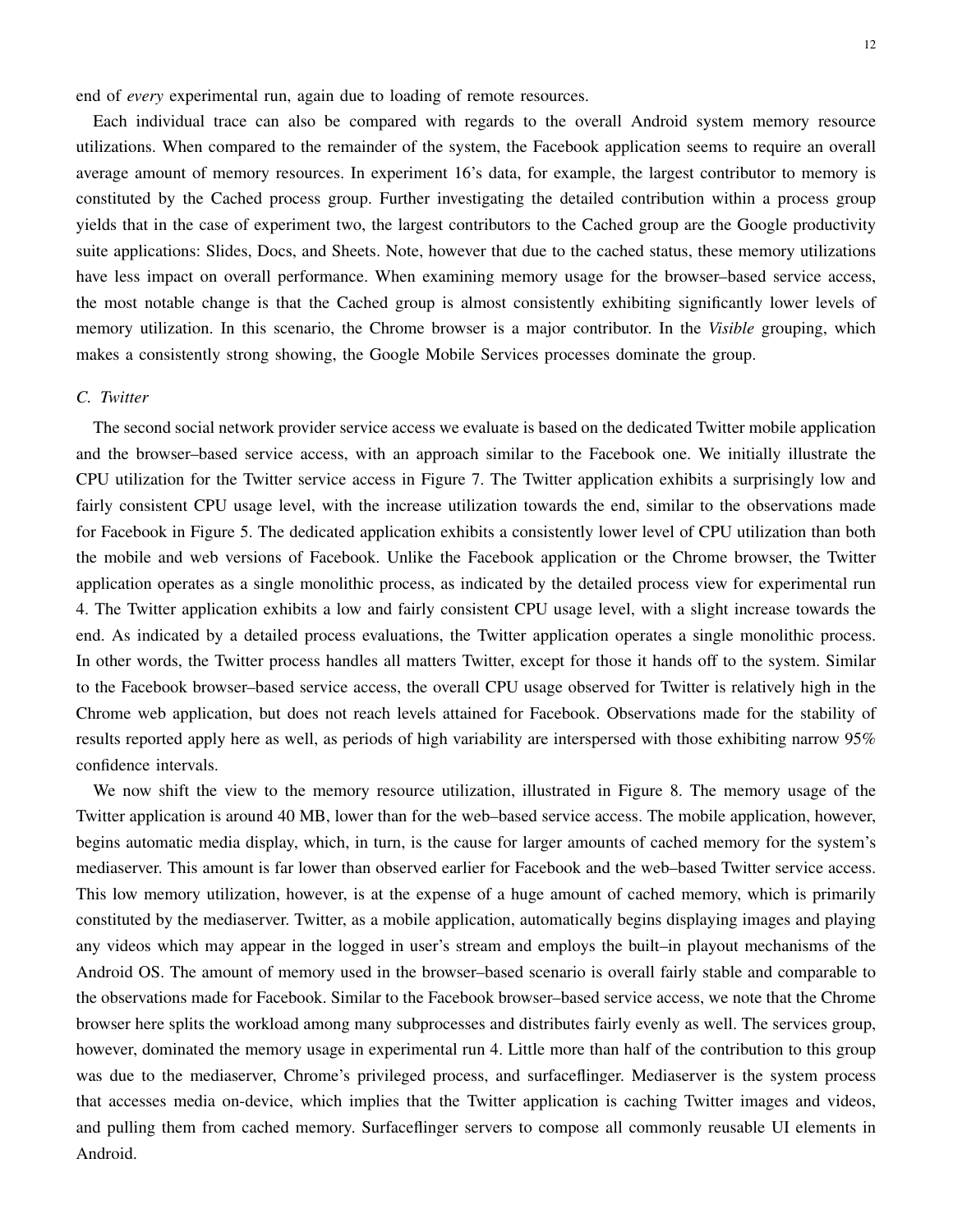

Fig. 7: Overview of CPU usage averages and 95% Confidence Intervals for 50 experimental runs (left) and exemplary individual run with processes involved (right) for mobile application and browser–based service access to Twitter.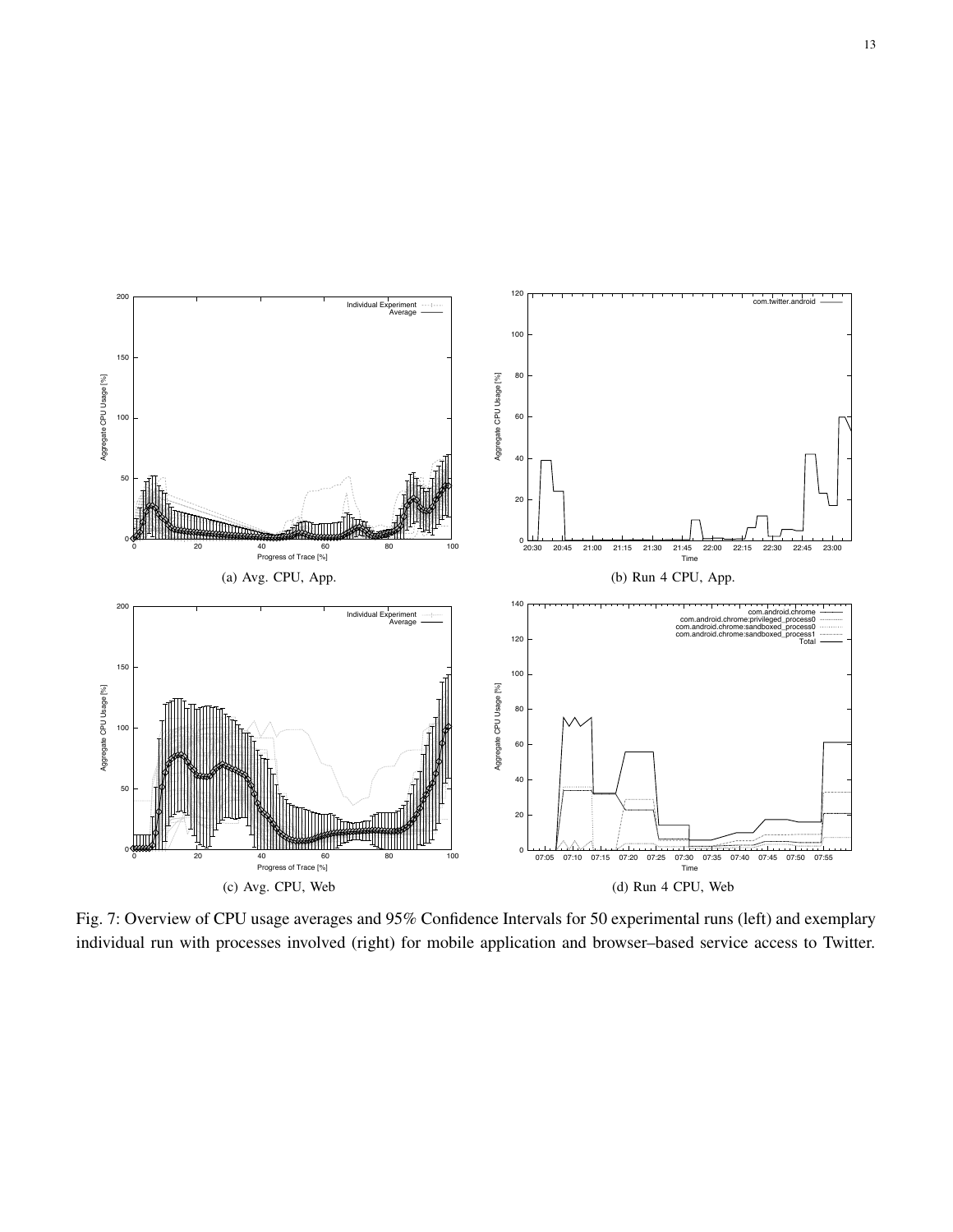

Fig. 8: Overview of memory usage averages and 95% Confidence Intervals for 50 experimental runs (left) and exemplary individual run with processes involved (right) for mobile application and browser-based service access to Twitter.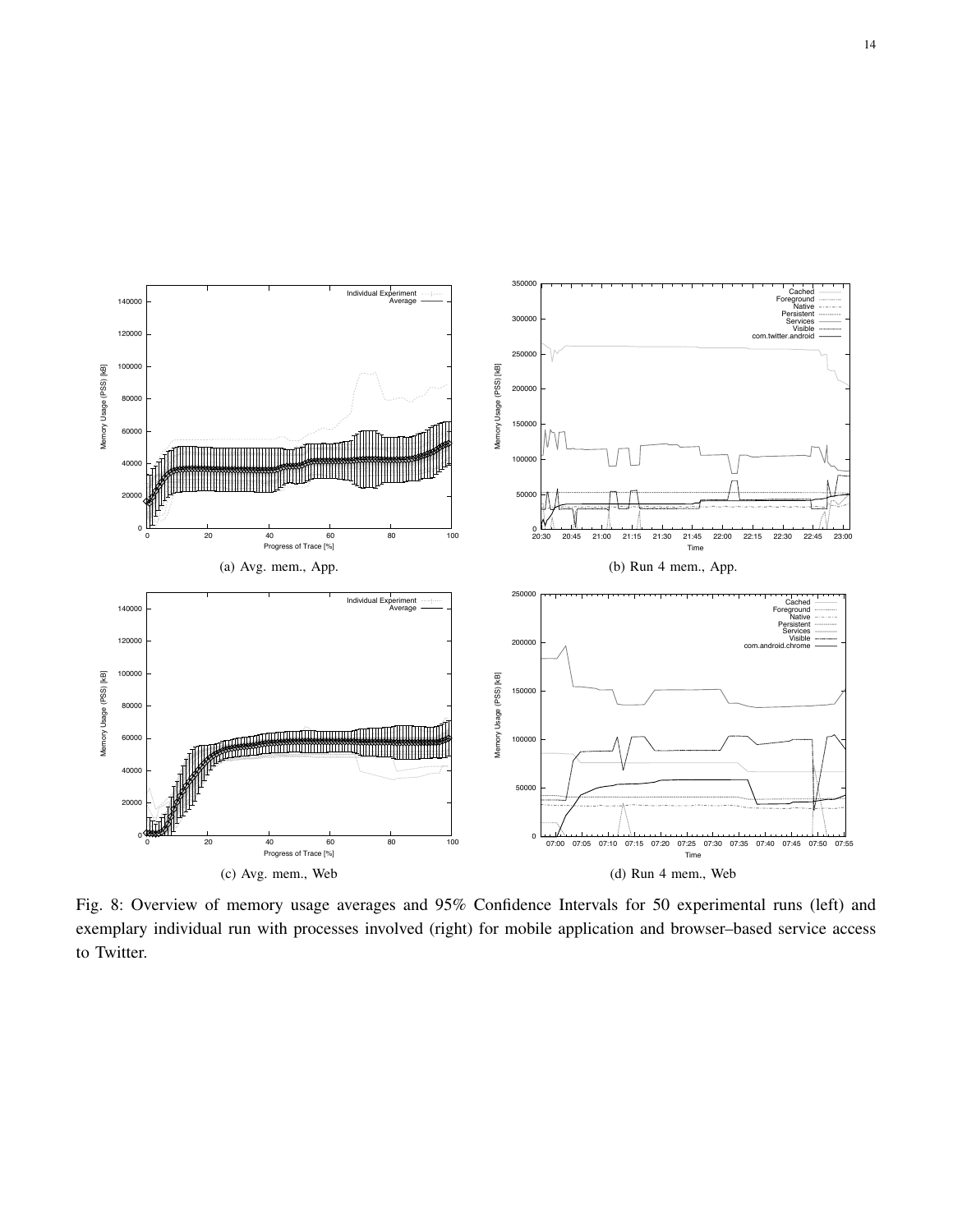#### IV. CONCLUSION

In this paper, we presented a mobile (web) application profiling framework that enables repeatability of experimentation on different mobile devices and at different times for comparisons of optimization approaches. We applied the framework in a comparison of browser and native applications for Facebook and Twitter service access, whereby we observe significant differences in the usage of underlying system resources. The trade-offs between the service access through natively packaged applications and browser-based can be utilized by application developers to decide which approach is most advantageous. Similarly, optimizations such as loading of resources on-demand could greatly be simplified if a real–time decision can be made with respect to resource availabilities on mobile devices. We are currently investigating the application of our framework in the performance evaluation of mobile application optimization approaches for an increased mobile Quality of Experience (QoE). Furthermore, we are investigating the possibilities for switching between the different modes in real–time. The current framework usage indicates some areas for improvement, which is part of our ongoing works as well. Specifically, an fine–grained evaluation of networking and storage resources is of high interest to provide a holistic view on the access of networked services. The ability to have the replay aware of network loads and UI element loads would also improve its functionality, potentially by incorporating screen comparisons as well. Finally, additional translations enabling replay on multiple devices by compensating for differences could provide additional insights for developers.

#### **REFERENCES**

- [1] IDC, "PC Shipments Expected to Shrink Through 2016 as Currency Devaluations and Inventory Constraints Worsens Outlook, According to IDC." [Online]. Available: http://www.idc.com/getdoc.jsp?containerId=prUS25866615
- [2] M. E. Joorabchi, A. Mesbah, and P. Kruchten, "Real challenges in mobile app development," in *Proc. of ACM/IEEE International Symposium on Empirical Software Engineering and Measurement*, Baltimore, MD, USA, Oct. 2013, pp. 15–24.
- [3] S. Dhillon and Q. H. Mahmoud, "An evaluation framework for cross-platform mobile application development tools," *Software: Practice and Experience*, vol. 45, no. 10, pp. 1331–1357, 2015.
- [4] A. Charland and B. LeRoux, "Mobile application development: Web vs. native," *ACM Queue*, vol. 9, no. 4, pp. 20:20–20:28, Apr. 2011.
- [5] D. Sin, E. Lawson, and K. Kannoorpatti, "Mobile web apps the non-programmer's alternative to native applications," in *Proc. of 5th International Conference on Human System Interactions (HSI)*, Perth, West Australia, Jun. 2012, pp. 8–15.
- [6] R. Karthik, D. R. Patlolla, A. Sorokine, D. A. White, and A. T. Myers, "Building a secure and feature-rich mobile mapping service app using html5: challenges and best practices," in *Proc. of 12th ACM International Symposium on Mobility management and wireless access*, Montreal, QC, Canada, Sep. 2014, pp. 115–118.
- [7] S.-H. Lim, "Experimental comparison of hybrid and native applications for mobile systems," *International Journal of Multimedia and Ubiquitous Engineering*, vol. 10, no. 3, pp. 1–12, Mar. 2015.
- [8] Y. Liu, X. Liu, Y. Ma, Y. Liu, Z. Zheng, G. Huang, and M. B. Blake, "Characterizing restful web services usage on smartphones: A tale of native apps and web apps," in *Proc. of IEEE International Conference on Web Services (ICWS)*, New York, NY, USA, Jun. 2015, pp. 337–344.
- [9] V. G. Cerf, "Apps and the web," *Communications of the ACM*, vol. 59, no. 2, pp. 7–7, Jan. 2016.
- [10] F. Rösler, A. Nitze, and A. Schmietendorf, "Towards a mobile application performance benchmark," in Proc. of International Conference *on Internet and Web Applications and Services (ICIW)*, Paris, France, Jul. 2014, pp. 55–59.
- [11] JetBrains, "Androidstudio memory profilers," Online. [Online]. Available: http://developer.android.com/tools/performance/comparison. html
- [12] X. Wei, L. Gomez, I. Neamtiu, and M. Faloutsos, "Profiledroid: Multi-layer profiling of android applications," in *Proc. of 18th Annual International Conference on Mobile Computing and Networking*, 2012, pp. 137–148.
- [13] H. Falaki, D. Lymberopoulos, R. Mahajan, S. Kandula, and D. Estrin, "A first look at traffic on smartphones," in *Proc. of 10th ACM SIGCOMM Conference on Internet Measurement*, 2010, pp. 281–287.
- [14] D. Amalfitano, A. R. Fasolino, and P. Tramontana, "A gui crawling-based technique for android mobile application testing," in *Proc. of IEEE 4th International Conference on Software Testing, Verification and Validation Workshops (ICSTW)*, Mar. 2011, pp. 252–261.
- [15] A. M. Memon, "AndroidGUITAR," Online. [Online]. Available: https://sourceforge.net/projects/guitar/files/android-guitar/
- [16] ——, "An event-flow model of gui-based applications for testing: Research articles," *Softw. Test. Verif. Reliab.*, vol. 17, no. 3, pp. 137–157, Sep. 2007.